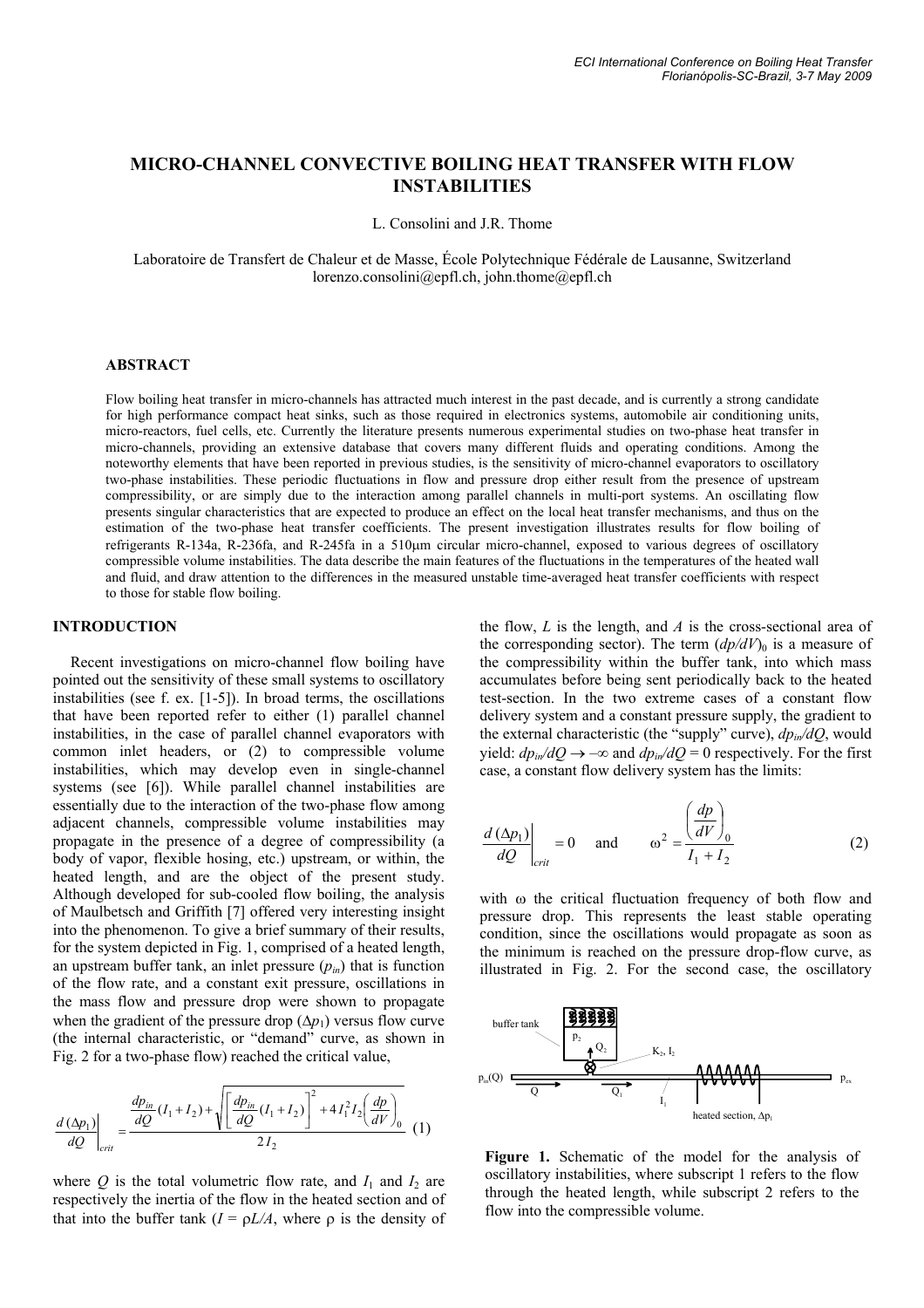instability is not expected to occur, since only a rise in the inlet pressure could induce a flow into the compressible volume. As implied by Eq. (2), the critical frequency of an unstable flow will depend on the system and on the available compressibility. Kenning and Yan [8] reported oscillations in local pressure and wall temperature for experiments with different degrees of inlet compressibility. Their power spectrum analysis on both pressure and temperature signals gave peak values at frequencies around 6Hz. Brutin *et al.* [9] reported a stability diagram for their experiments on n-pentane flowing in a single rectangular channel with a hydraulic diameter  $D_h = 889 \mu m$ . Their experimental setup was similar to that in Fig. 1, but with a vertical heated section, and from their flow visualizations, they observed the instability and associated it to significant oscillations in pressure drop at around 4Hz. On the other hand, frequencies as low as 0.2Hz were reported by Wang *et al.* [10] for their tests in the presence of parallel channel instabilities.

As the oscillation in the flow takes place, the evaporator experiences a cyclical boiling behavior, which, in the most general case, may be described as the periodic development of five distinct stages (see [11]): (1) single-phase liquid filling of the channel, (2) bubble nucleation over the channel length, (3) growth and coalescence of bubbles to form a vapor pouch over almost the entire cross-section, (4) a rapid expansion of the vapor that may involve the entire channel length, and (5) evaporation of the quasi-static liquid film left at the channel wall after the bubble expansion. The bubble in stage (4) may induce blockage of the flow in the heated section, or, if it grows towards the inlet, will provoke backflow of liquid into an upstream compressible volume or into adjacent channels.

Oscillations in pressure drop, flow, and wall temperatures are the typical symptoms of these instabilities, and are often found in the micro-channel literature. The periodic development of substantial dry-zones, along with possible fluctuations in the saturation temperature (coupled to the propagation of pressure pulses in the fluid), may explain the wall temperature oscillations. In [11] and [12] it was shown that for sufficiently high heat fluxes the liquid film left by the expanding bubble may dry-out, thus leaving the channel wall periodically in contact with only vapor. At medium heat fluxes bubble nucleation may have a stronger impact on heat transfer than the convective boiling process induced by the bubble expansion. The five-part sequence essentially reduces to the growth of the bubbles at the wall followed by liquid refilling of the channel, yielding heat transfer coefficients that are independent of vapor quality and that present the typical nucleate boiling characteristics. At higher heat fluxes and lower mass velocities, the onset of nucleation shifts towards the channel inlet, and substantial convective vaporization results from the rapid bubble expansions. The probability of dry-out of the liquid film increases in the flow direction, and may explain some of the reported decreasing heat transfer coefficients with increasing vapor quality. This was also suggested in the study of Agostini and Bontemps [13]. Nonetheless, film dry-out may or may not occur depending on the value of the applied heat flux. The observations in [8], for example, involved only back and forward oscillations of elongated bubbles; thus less severe excursions are also possible.

Among the studies that illustrated local heat transfer coefficients, computed from time-averaged wall and fluid temperatures, in the presence of oscillatory instabilities, Xu *et al.* [11] (flow boiling of acetone in 10 triangular channel with  $D_h$  = 155 $\mu$ m) argued that the extent of these flow oscillations

determined different behaviors in the heat transfer coefficient, and associated each to an interval in the Boiling number ( $Bo \equiv$  $q/(Gh_{lv})$ ). Hetsroni *et al.* [12] reported data for water in a 21 parallel triangular micro-channel evaporator, and a single rectangular channel with  $D_h = 590 \mu m$ . The data from [12] show very high values for the heat transfer coefficient at low vapor qualities that decrease rapidly with *x*. Cortina Díaz and Schmidt [14] tested water and ethanol in a singular rectangular channel with  $D_h$  = 590 $\mu$ m. In their study, the authors described the periodic temperature oscillations in their heated wall (5Hz for ethanol while no characteristic frequency was observed for water). As in [12], their computed heat transfer coefficients for water showed very high peaks at low vapor qualities, decreasing dramatically with  $x = 0.2$ .

The objective of the present investigation is to further study the characteristics of micro-channel flow boiling affected by a compressible volume instability. Experimental results are illustrated for flow boiling of refrigerants R-134a, R-236fa, and R-245fa in a 510μm circular micro-channel, exposed to various degrees of oscillation. The data describe the main features of the fluctuations in the temperatures of the heated wall and of the fluid, and draw attention to the differences in the measured local heat transfer coefficients with respect to those for stable flow boiling.

#### **EXPERIMENTAL FACILITY**

The experimental test stand is illustrated in Fig. 3, and includes two pressurized vessels, a Coriolis Mass Flowmeter (CMF), a flow adjustment valve and the test-section. All tubing, other than for the test-section, is 4mm in internal diameter. The flow is driven by the pressure difference between the two vessels, each of which contains saturated liquid and vapor of the refrigerant. The vessels are thus maintained at different pressures/temperatures by means of external thermal regulating units. This setup avoids having to use components with moving parts, i.e. a pump, which may induce undesirable vibrations. Saturated liquid, extracted from the bottom of the high pressure tank, crosses the CMF, enters the test-section through the valve, and is then directed into the



**Figure 2.** The internal and external characteristic curves for an evaporating flow at constant heat flux. The external characteristic is representative of a constant flow delivery system.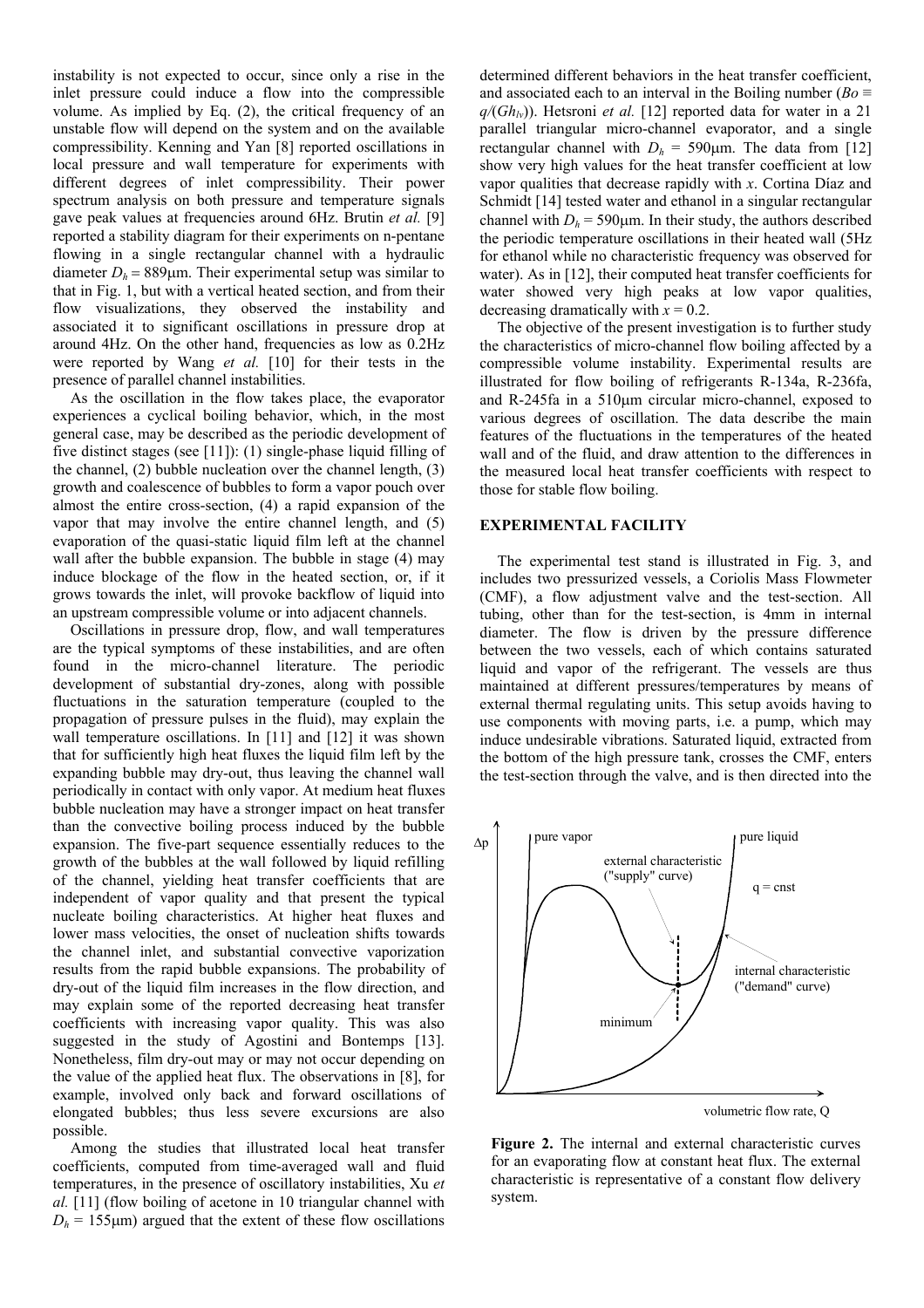

**Figure 3.** A diagram of the experimental facility.

low pressure vessel.

The test-section, illustrated in Fig. 4, includes the circular micro-channel ( $D = 510 \mu m$ ), all the connections to the electric power supply units, and the instrumentation required for the measurements. The three main sectors to the test-section are (1) the pre-heater, for setting the desired inlet conditions to the evaporator, (2) the evaporator, where boiling occurs and heat transfer is measured, and (3) the glass tube for flow visualization. All three channels have the same sizes, and the junctions between each sector are manufactured to allow for precise alignment. Both the pre-heater and evaporator are made from stainless steel, and each has a pair of copper electrodes to electrically heat the channel and thus the flow (by DC current). Two pressure taps are located immediately upstream and downstream of the test-section, while type K thermocouples (50μm leads) are positioned on the outer walls of both pre-heater and evaporator. The thermocouple leads are placed within individual support shells to avoid breakage, and the hot junctions are pressed against the tube wall through external springs thus reducing contact resistance. A fine layer of insulating varnish is placed between the junction and the tube wall to avoid electrical disturbance.

Inlet and outlet fluid temperatures are obtained from wall temperature measurements taken at the two adiabatic locations before and after the heated lengths ( $EV<sub>in</sub>$  and  $EV<sub>out</sub>$  in Fig. 4). The other thermocouples, positioned on the heated length (between the electrodes), provide the outer temperatures of the wall that are then used to evaluate the local heat transfer coefficients (inner wall temperatures are back-calculated from the measured values). The two pairs of electrodes (pre-heater and evaporator) are connected to two separate DC power supplies. The intensity of the applied current is measured by a current intensity meter, while the voltage drop is measured directly at the electrodes.

An upstream compressible volume results from a mild degree of flashing of the saturated liquid extracted from the high-pressure vessel. The small amount of vapor produced through the pressure reduction process is trapped at the top of a cylindrical sight glass positioned prior to the CMF. Flow stability is regulated by the valve at the entrance to the testsection (see Figs. 3 and 5), which "isolates" the boiling flow in the evaporator from the upstream compressibility. As the valve is opened, while maintaining fixed operating conditions by adjusting the pressures in the two vessels, the resistance to any backflow is reduced. If the conditions are such that the pressure pulse from the bubble formation process is strong enough, an oscillatory instability will propagate, with liquid being cyclically injected into the compressible volume.

#### **DATA REDUCTION**

For a complete description of the data reduction scheme refer to [15]. Local heat transfer coefficients are evaluated at every temperature measurement point on the heated length of the evaporator. The heat transfer coefficient,  $\alpha$ , is defined in terms of the magnitude of the inner wall heat flux (*q*), and the difference between the inner wall temperature  $(T_w)$  and that of the bulk fluid  $(T_f)$ :

$$
\alpha \equiv \frac{q}{T_w - T_f} \tag{3}
$$

The temperature of the inner wall is derived from the timeaveraged value of the measured outer wall temperature by a one-dimension heat conduction calculation with internal heat generation,

$$
T_w = T_1 + \frac{q_{g}^{m} D_1^2}{k_w} \left[ 1 - \left(\frac{D}{D_1}\right)^2 + 2 \ln\left(\frac{D}{D_1}\right) \right]
$$
 (4)



**Figure 4.** Schematic diagram of the flow boiling test-section showing the two pressure taps (p) at the inlet and exit, and the locations of the pre-heater (PH) and evaporator (EV) thermocouples.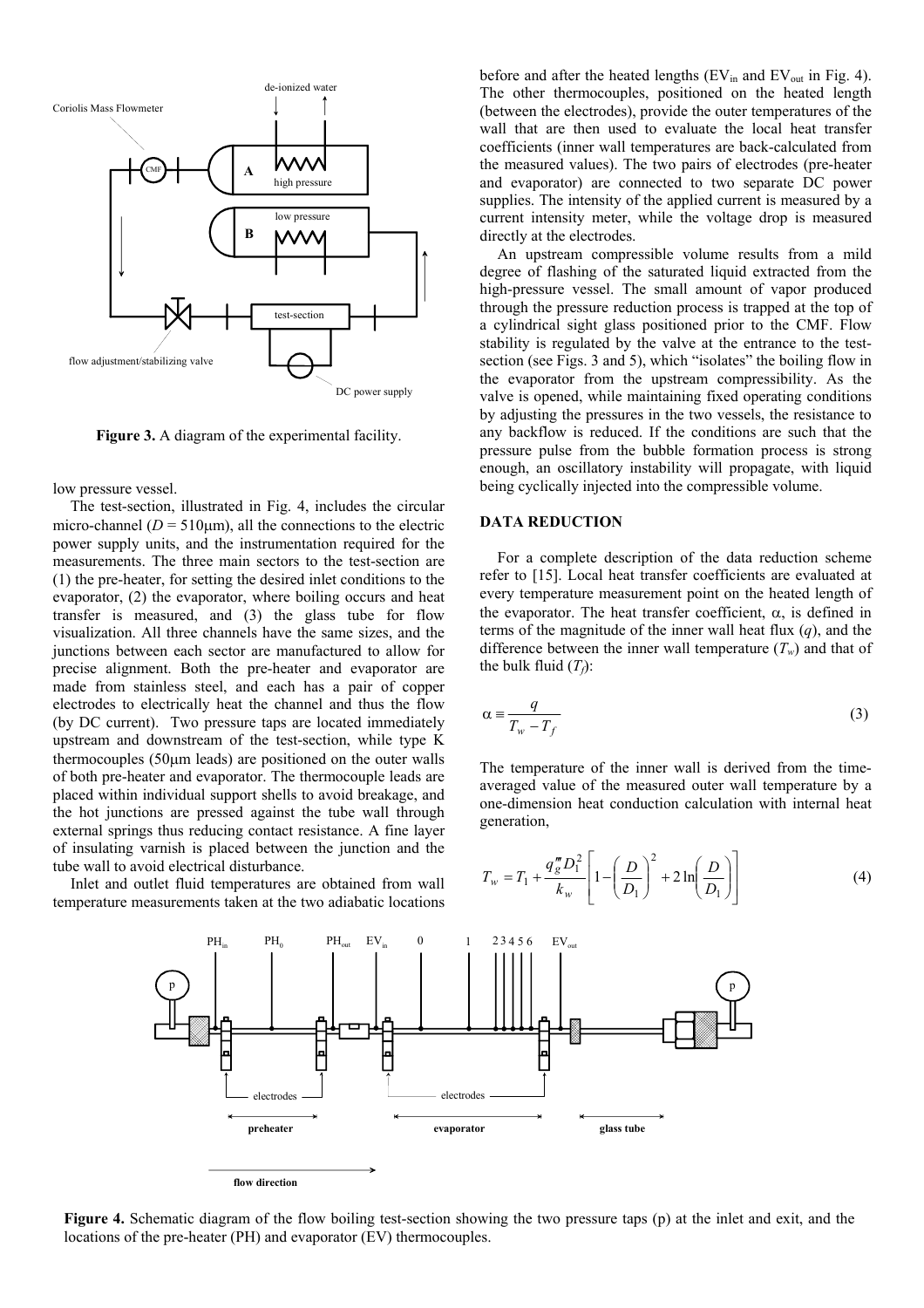

**Figure 5.** Schematic showing the test-section, the valve, and the upstream compressible volume, as occurs in the present test facility.  $\frac{1}{2}$   $\frac{1}{2}$   $\frac{1}{2}$  2.5

where  $T_1$  is the temperature of the outer wall,  $D_1$  and  $D$  are respectively the outer and inner diameters of the tube, and  $k_w$ is the wall material thermal conductivity. The heat generation term in Eq. (4) is evaluated from the measured current (*I*) and voltage drop  $(\Delta V)$  across the stainless steel evaporator as

$$
q_g''' = \frac{4\eta I\Delta V}{\pi (D_1^2 - D^2)L}
$$
\n<sup>(5)</sup>

The heating efficiency,  $\eta$ , in Eq. (5) is assessed by computing the heat losses by conduction and natural convection from the test-section, verified by single-phase tests. The wall heat flux is then determined assuming a uniform distribution as,

$$
q = \frac{\eta I \Delta V}{\pi D L} \tag{6}
$$

The fluid temperature in Eq. (3) corresponds to the saturation temperature of the fluid and is computed assuming a linear pressure drop over the saturated length, utilizing the timeaveraged pressure values at the inlet and outlet to the evaporator.

Local vapor qualities are evaluated from the specific enthalpy of the liquid phase  $(h<sub>l</sub>)$  and the latent heat of vaporization  $(h_{l\nu})$ , both taken at the local pressure, and the specific enthalpy of the flow (*h*),

$$
x = \frac{h - h_l}{h_{lv}}\tag{7}
$$

with *h* given as,

$$
h(z) = \frac{4q}{GD} z + h_0 \tag{8}
$$

where  $G$  is the total mass flux,  $z$  is the local axial coordinate and  $h_0$  is the inlet  $(z = 0)$  enthalpy.

#### **RESULTS AND DISCUSSION**

### **Temperature fluctuations**

Figure 6 illustrates a comparison of a "stable" temporal profile for the outer wall temperature, with the fluctuations generally within the uncertainty band of the thermocouples, to



Figure 6. Steady outer wall temperature during flow boiling, (shown in gray) and wall temperature during flow instability (black curve). Values refer to R-245fa in the 510 $\mu$ m tube, a heat flux of 50 $k$ W/m<sup>2</sup>, and mass velocities of 500kg/m<sup>2</sup>s (steady case) and  $400$ kg/m<sup>2</sup>s (unstable case).

that of an unstable flow. As mentioned previously, the instability onset is obtained by gradually opening the valve at entrance to the test-section, while adjusting the system parameters in order to maintain fixed conditions in the evaporator. As shown in Fig. 6 for the unstable flow, the temperature fluctuation with respect to the mean is about  $\pm 2.0$ °C, much lower than the  $\pm 0.15$ °C of the stable flow. Furthermore, the temperature cycle is quite repeatable in both shape and magnitude, with a frequency of about 4Hz.

The amplitude of the oscillation increases when increasing heat flux while maintaining its periodicity. Figure 7 illustrates the change in the measured wall temperature for an unstable flow of R-236fa with varying heat flux. Higher heating also changes the shape of the curves. Figure 8 shows a set of results for R-245fa. For the temperatures of the heated wall (left column in Fig. 8), the low heat flux case presents two main oscillation modes at 4.4 and 7.3Hz. As the heat flux is increased, the second mode dampens, and eventually disappears entirely at  $87 \text{kW/m}^2$ .

Recalling the description given in the Introduction, the



**Figure 7.** Wall temperature fluctuations taken 65mm downstream of the entrance to the evaporator, for an R-236fa at 31°C flowing with a mass velocity of 700kg/m<sup>2</sup>s.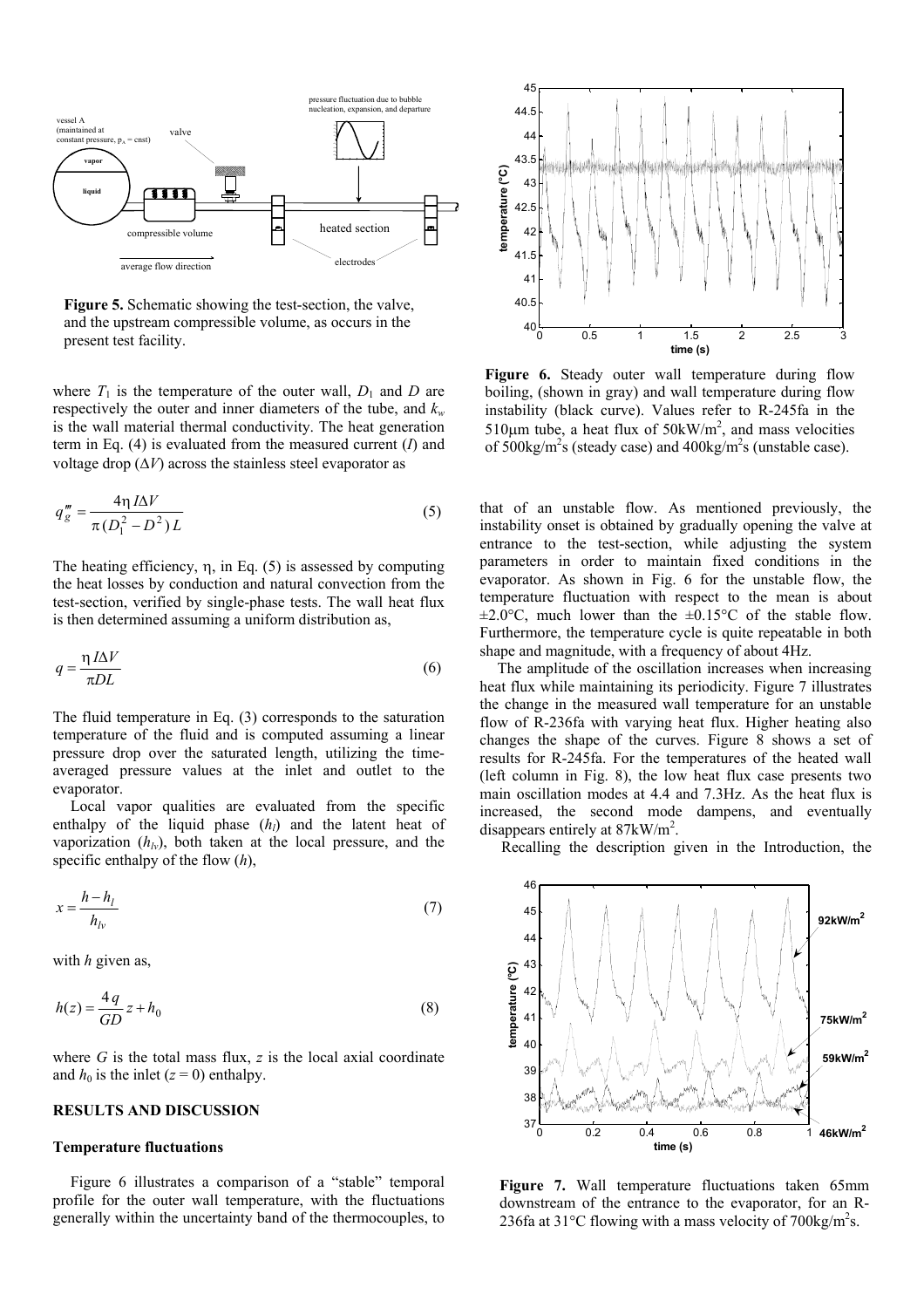periodic wall temperatures are essentially due to (1) the local change in flow temperature associated to the pressure fluctuations due to the bubble growth, expansion, and flushing process, and (2) the cyclical variations in the heat transfer mechanisms. Figure 8 shows the oscillations in the temperature of the fluid exiting the evaporator, at different levels of heat flux. The temperature at the lowest heat flux presents one main mode at 4.4Hz, which is also found in the wall temperature. However, there is no presence of the second mode at 7.3Hz, which may indicate that although the change in fluid temperature contributes to the behavior of the wall temperature, the fluctuations in the local heat transfer coefficient (pure convection of liquid, thin film evaporation in the films surrounding elongated bubbles, and convective vaporization in the annular film), also play an important role. This appears even clearer at the highest heat flux, where the



**Figure 8.** Fluctuations in the wall and fluid temperatures for unstable flow boiling of R-245fa, with a mass velocity of  $400\text{kg/m}^2\text{s}$ , and at heat fluxes of (a) 27, (b) 55, and (c)  $87\text{kW/m}^2$  (510 $\mu$ m tube).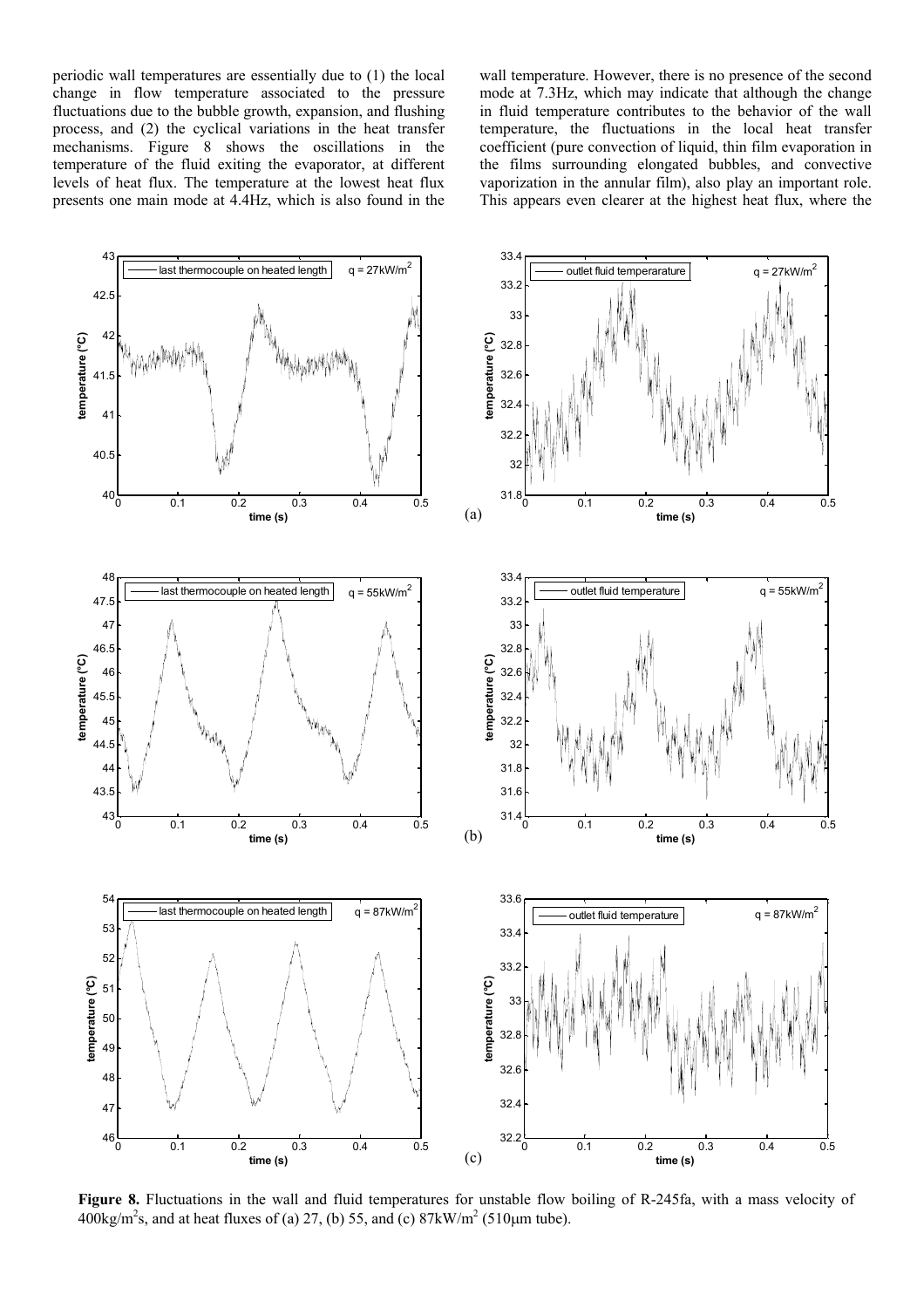

**Figure 9.** Wall temperature fluctuations from the first and last thermocouples (19 and 65mm from the inlet respectively) on the heated length, for unstable flow boiling of R-236fa at a heat flux of  $87kW/m^2$  and an average mass velocity of  $400kg/m^2s$ .

oscillation in the fluid temperature is extremely irregular, while the wall temperature fluctuates vigorously (note that the wall temperature plots in Fig. 8 refer to the thermocouple closest to the exit).

The features of the temperature oscillations are also affected by the axial measurement location. Figure 9 shows the temperatures from the first and last thermocouples on the heated length for a flow of R-236fa. The amplitude of the temperature fluctuation of the first thermocouple is lower with respect to the one further downstream. While the last temperature on the heated length has one main oscillation mode at 5.4Hz, the first presents two frequencies: a main one at 2.4Hz and a secondary mode at 7.8Hz.

As a final note, of the three fluids considered for the current study, R-245fa, the lowest pressure fluid, exhibits the highest sensitivity to the instability, which is most likely due to the following reasons: (1) the vapor phase of R-245fa presents the highest compressibility/lowest stiffness (the vapor stiffness of R-245fa at 30°C, here defined as  $(\partial p/\partial v)_T = -\rho^2(\partial p/\partial \rho)_T$ , is lower than that of R-134a by a factor of 20), and (2) R-245fa presents the highest two-phase pressure drop (R-245fa combines a high liquid viscosity with a low vapor density, relative to the other two fluids), thus its internal characteristic is shifted upward in the pressure drop versus flow rate plane, yielding a higher value for the critical flow rate.

#### **Two-phase heat transfer coefficients**

In order to assess the differences in the estimated heat transfer coefficients between a stable and an unstable flow, several tests were performed under unstable conditions. Figure 10 compares corresponding heat transfer measurements for four sets of data: one refers to a stable flow of R-245fa, while the remaining three refer to flows exposed to instabilities of different degrees. The data for the unstable cases are computed utilizing time-averaged wall and fluid temperatures (over a 3s period and a sampling rate of 1000 samples per second). For the run with mild oscillations (a maximum amplitude in the outer wall temperature of  $\Delta T_1 \approx 0.5$ °C), the heat transfer coefficients behave as in the case of a stable flow. However, once the flow becomes notably unstable, the outer wall temperature fluctuations reach amplitudes of  $\Delta T_I \approx 4$ °C, and

their mean values change, delivering completely different trends in the  $\alpha$ -*x* plane. Fig. 10 shows an absolute deviation from the stable flow data of 42% at a vapor quality of  $x = 0.26$ . For the data in Fig. 10, the uncertainty on the heat transfer coefficients increases from ±6% for the stable experiments to ±24% for the unstable measurements. Although the largest effect of instability in the heat transfer coefficients occurs for R-245fa, R-236fa also exhibits similar differences with respect to equivalent stable flow boiling. On the other hand, R-134a requires a very high heat flux for the instabilities to propagate.

The heat transfer data for flows affected by the oscillatory phenomenon generally show minimal influence of mass velocity, with slightly downward trends with vapor quality in the  $\alpha$ -*x* plane (Figs. 11 and 12), as was previously noticed in the investigations by Xu *et al.* [11] and Hetsroni *et al.* [12]. The coefficients were often seen to increase with heat flux, although not in all cases, as shown in Fig. 13. From some of the data, it appears that for sufficiently high heat fluxes, the heat transfer coefficients become less sensitive to *q*, and may at times decrease with higher heating levels. The present results show quite conclusively that published data must be segregated into stable and unstable categories in order to be useful for development of prediction methods.



**Figure 10.** Stable and unstable heat transfer coefficients for R-245fa with  $D = 510 \mu m$ ,  $T_{in} = 30^{\circ}$ C and  $T_{out} = 32^{\circ}$ C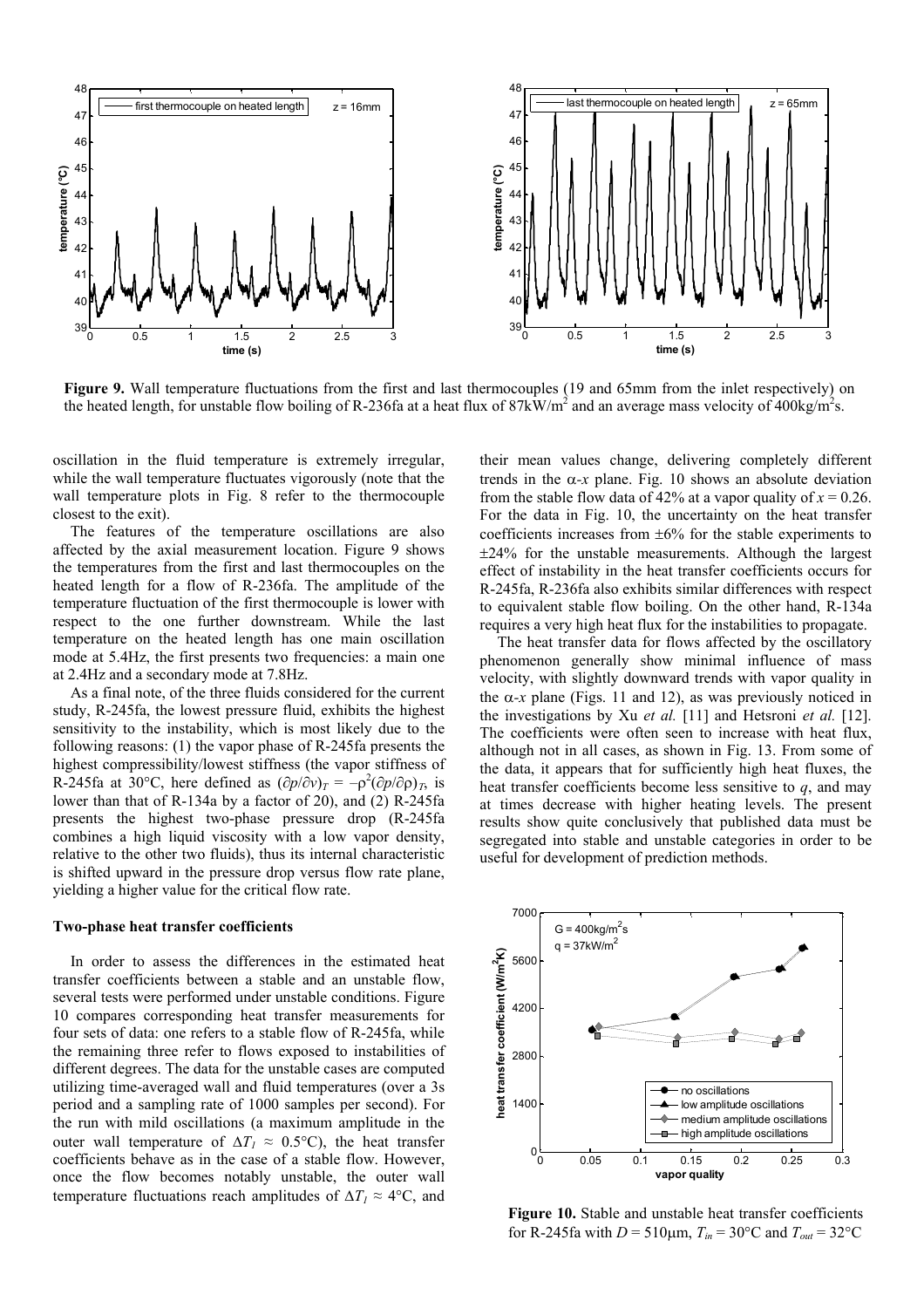

**Figure 11.** Heat transfer coefficients computed from unstable flow data for R-245fa at 32°C, at two levels of heat flux and a range of mass velocities.

### **CONCLUSIONS**

A flow affected by a compressible volume instability is exposed to oscillations in the local pressure and temperature and in the heat transfer mechanisms. The global effect on the heated wall is a corresponding temperature oscillation, which combines both of these effects. Assessing local heat transfer coefficients from a flow that is subjected to instability, neglecting the fluctuations, may lead to a substantial deviation from a corresponding stable flow. It is therefore of paramount importance to distinguish between stable and oscillating twophase flows in the measurement of flow boiling heat transfer coefficients in micro-channels, in order to avoid superposing data of two different natures in the development and validation of two-phase heat transfer models and correlations.

# **NOMENCLATURE**

### **Latin**

| $\overline{A}$ | cross-sectional area          | m <sup>2</sup>           |
|----------------|-------------------------------|--------------------------|
| Bo             | boiling number, $q/(Gh_{lv})$ | $\overline{\phantom{a}}$ |
| D              | diameter                      | m                        |





**Figure 12.** Heat transfer coefficients computed from unstable flow data for a R-245a at 33°C flowing at  $400$ kg/m<sup>2</sup>s.

| G              | mass velocity        | $kg/m^2s$         |
|----------------|----------------------|-------------------|
| h              | specific enthalpy    | J/kg              |
| Ι              | inertia              | kg/m <sup>4</sup> |
| k              | thermal conductivity | W/mK              |
| L              | tube length          | m                 |
| р              | pressure             | Pa                |
| $\varrho$      | volumetric flow rate | $m^3/s$           |
| $\overline{q}$ | heat flux            | W/m <sup>2</sup>  |
| Т              | temperature          | $\rm ^{\circ}C$   |
|                | volume               | m <sup>3</sup>    |
| ν              | specific volume      | $m^3/kg$          |
| x              | vapor quality        |                   |
| Z              | axial coordinate     | m                 |
|                |                      |                   |

# **Greek**

| α | heat transfer coefficient | $W/m^2K$          |
|---|---------------------------|-------------------|
| η | heating efficiency        |                   |
| ω | oscillation frequency     | rad/s             |
| ρ | density                   | kg/m <sup>3</sup> |

#### **Subscripts**

- *crit* critical
- *g* heat generation



**Figure 13.** Heat transfer coefficients computed from unstable flow data of R-236fa at 31°C with (a)  $G = 700 \text{kg/m}^2\text{s}$  and (b)  $G$  $= 900 \text{kg/m}^2 \text{s}$ , and different heat fluxes.